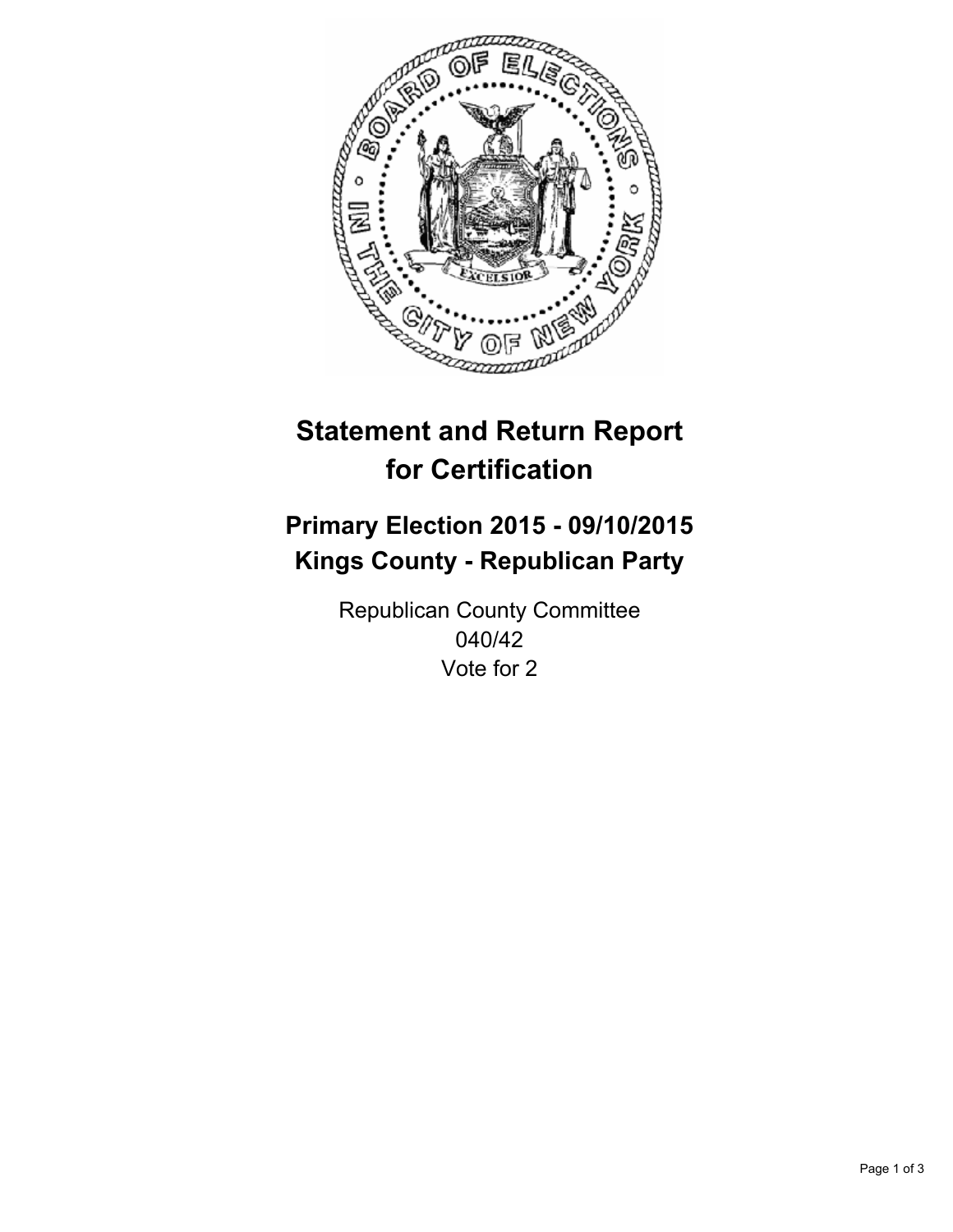

### **Assembly District 42**

| PUBLIC COUNTER                                           | 0        |
|----------------------------------------------------------|----------|
| ABSENTEE/MILITARY                                        | 0        |
| AFFIDAVIT                                                | 0        |
| <b>Total Ballots</b>                                     | 0        |
| Less - Inapplicable Federal/Special Presidential Ballots | 0        |
| <b>Total Applicable Ballots</b>                          | 0        |
| <b>CLAUDE ELEAZARD</b>                                   | 0        |
| <b>ANTOINETTE WALKER</b>                                 | $\Omega$ |
| MARIE F. JACQUET                                         | $\Omega$ |
| <b>Total Votes</b>                                       | 0        |